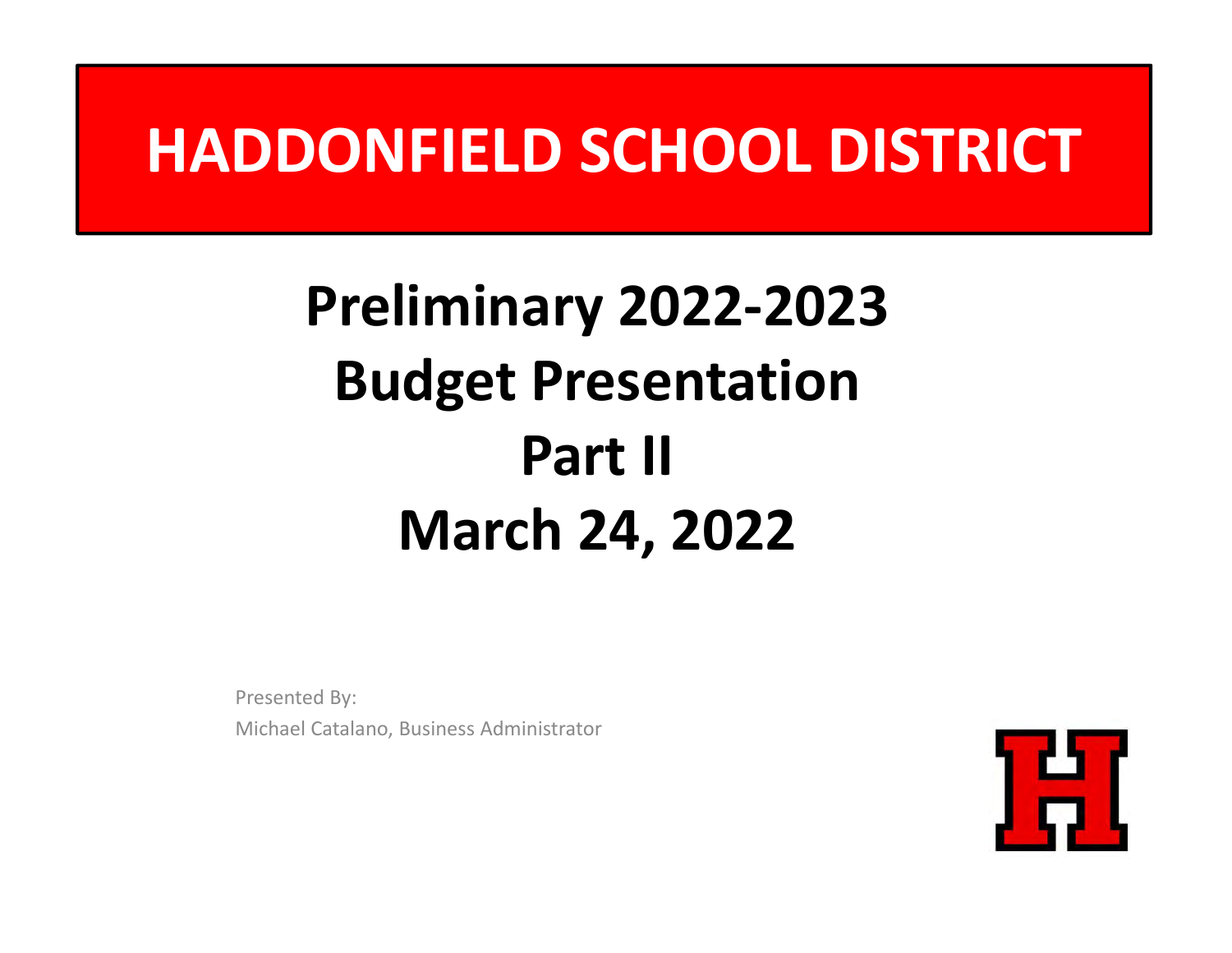# **AGENDA Agenda**

- Timeline
- and the state of the  $-$  Operating Budget
- – $-$  Tax Levy and Adjustments
- Tax Rate
	- Comparison to Prior Year
	- Assessed Value Scenarios
	- Effect of Increase in Net Valuations
	- Tax Dollar Allocation
	- Haddonfield Borough 2021 Tax Rates
- **Links of the Common**  $-$  Recap of Budget Accomplishments
	- Instruction, Support, Capital Improvements
	- Continued Programs/Initiatives
- Questions & Answers

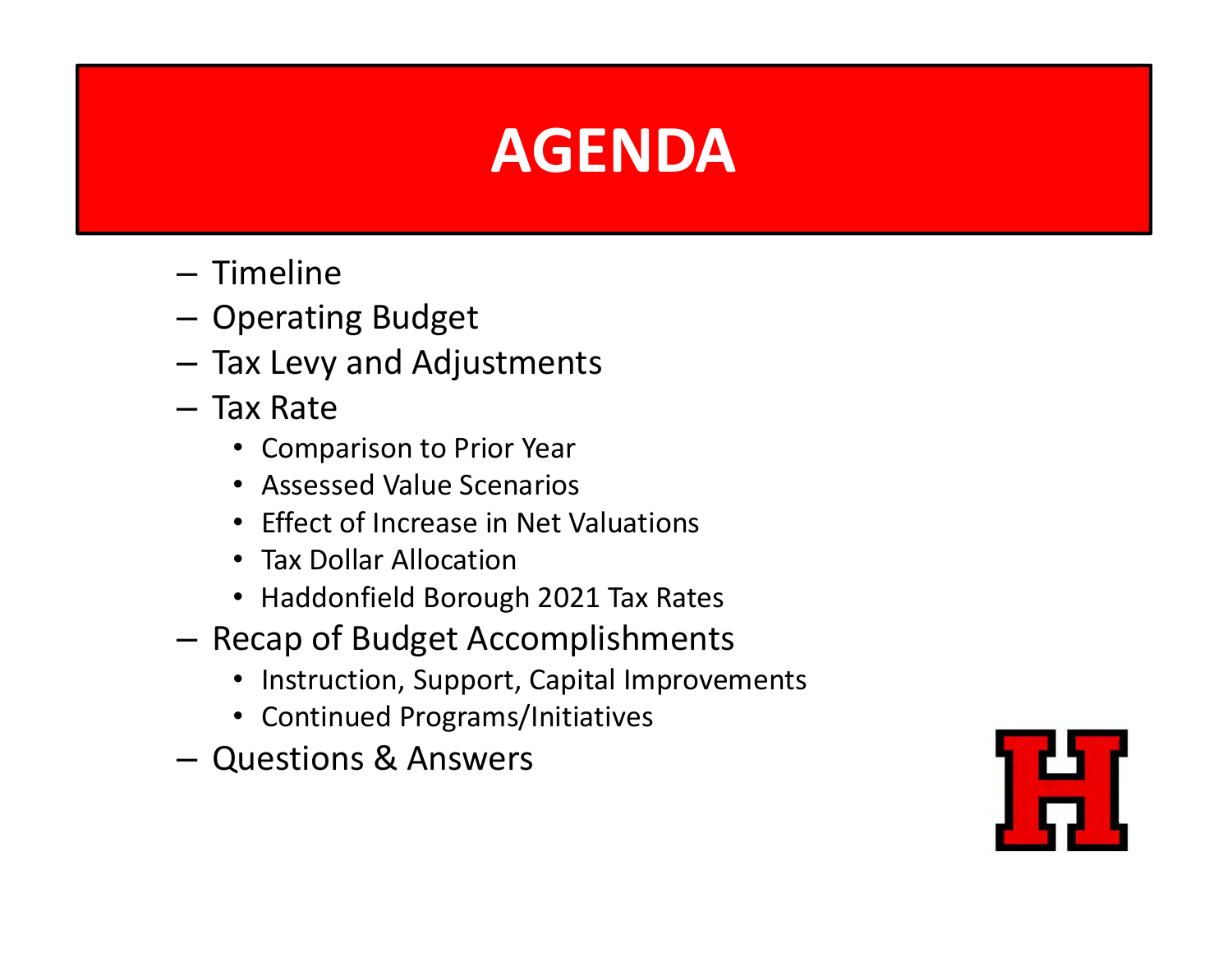# **TIMELINE Agenda**

#### **Timeline of Key Budget Events**

- •October 2021 – BOE approves 2022‐2023 budget calendar
- $\bullet$ November / December 2021 – Administrators prepare budgets
- $\bullet$ January 2022 – Presentations with administrators
- $\bullet$ February 1, 2022 – Current year budget freeze
- $\bullet$ February 24, 2022 – Preliminary BOE budget presentation
- •March 10, 2022 – Release of FY23 state aid allocation
- $\bullet$ *March 24, 2022 – BOE approves revised budget*
- $\bullet$ March 28, 2022 – Preliminary budget filed with county
- •April 20, 2022 – County Superintendent approves budget
- April 28, 2022 Public hearing and budget adoption
- •May 14, 2022 – Deadline for budget adoption
- •July 1, 2022 – 2022‐2023 budget implemented

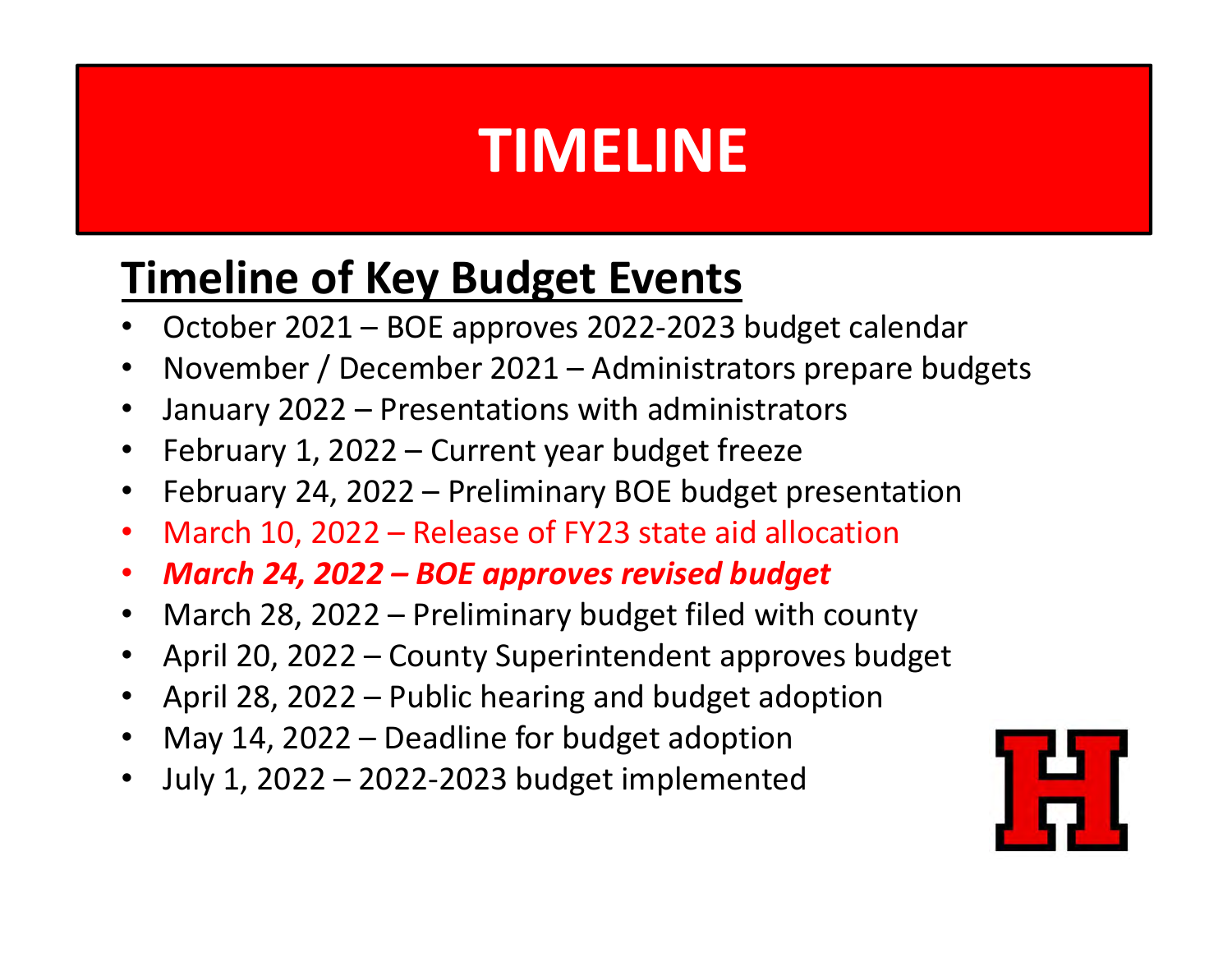# **OPERATING BUDGET**

# **Agenda Revenues**

|                     | 2020-2021     | 2021-2022      | 2022-2023       | Increase /     | $\%$          |
|---------------------|---------------|----------------|-----------------|----------------|---------------|
| <b>Revenue Line</b> | <b>Actual</b> | <b>Revised</b> | <b>Proposed</b> | (Decrease)     | <b>Change</b> |
| <b>Tax Levy</b>     | 37,472,072    | 38,221,513     | 38,985,943      | 764,430        | 2.00%         |
| Tuition             | 259,508       | 252,000        | 317,100         | 65,100         | 25.83%        |
| Interest            | 14,718        | 20,000         | 22,000          | 2,000          | 10.00%        |
| Misc. Revenue       | 516,344       | 150,000        | 150,000         | $\overline{0}$ | 0.00%         |
| <b>State Aid</b>    | 2,638,485     | 2,312,811      | 2,776,932       | 464,121        | 20.07%        |
| <b>Fund Balance</b> |               | 591,913        | 700,000         | 108,087        | 18.26%        |
| Other               | $-54,770$     | 1,469,274      | 550,000         | (919, 274)     | $-62.57%$     |
| <b>Totals</b>       | 40,846,357    | 43,017,511     | 43,501,975      | 484,464        | 1.13%         |

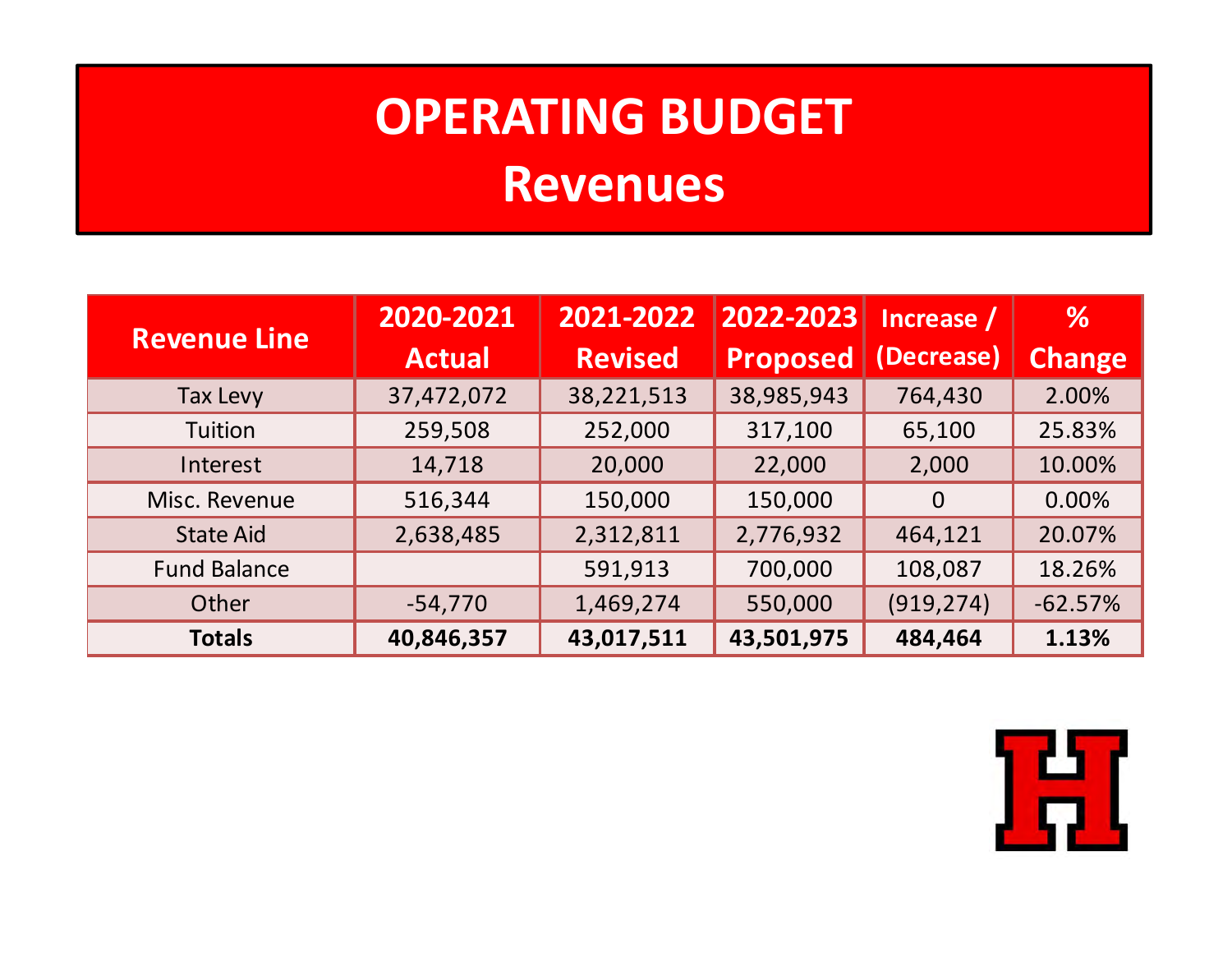### **TAX Agenda LEVY**

|                               | 2021-2022<br>2020-2021<br>2022-2023 |               | Increase /      |            |
|-------------------------------|-------------------------------------|---------------|-----------------|------------|
|                               | <b>Budget</b>                       | <b>Budget</b> | <b>Proposed</b> | (Decrease) |
| <b>Prior Year Total Levy</b>  | 36,737,325                          | 37,472,072    | 38,221,513      | 749,441    |
| 2% Allowable Increase         | 734,747                             | 749,441       | 764,430         | 14,989     |
| <b>Local Tax Levy</b>         | 37,472,072                          | 38,221,513    | 38,985,943      | 764,430    |
| <b>Enrollment Adjustment</b>  |                                     |               | $\Omega$        |            |
| <b>Health Care Adjustment</b> | $\Omega$                            | $\Omega$      | $\Omega$        | $\Omega$   |
| <b>Banked Cap</b>             | $\Omega$                            | 0             | $\Omega$        | $\Omega$   |
| <b>Total Tax Levy</b>         | 37,472,072                          | 38,221,513    | 38,985,943      | 764,430    |

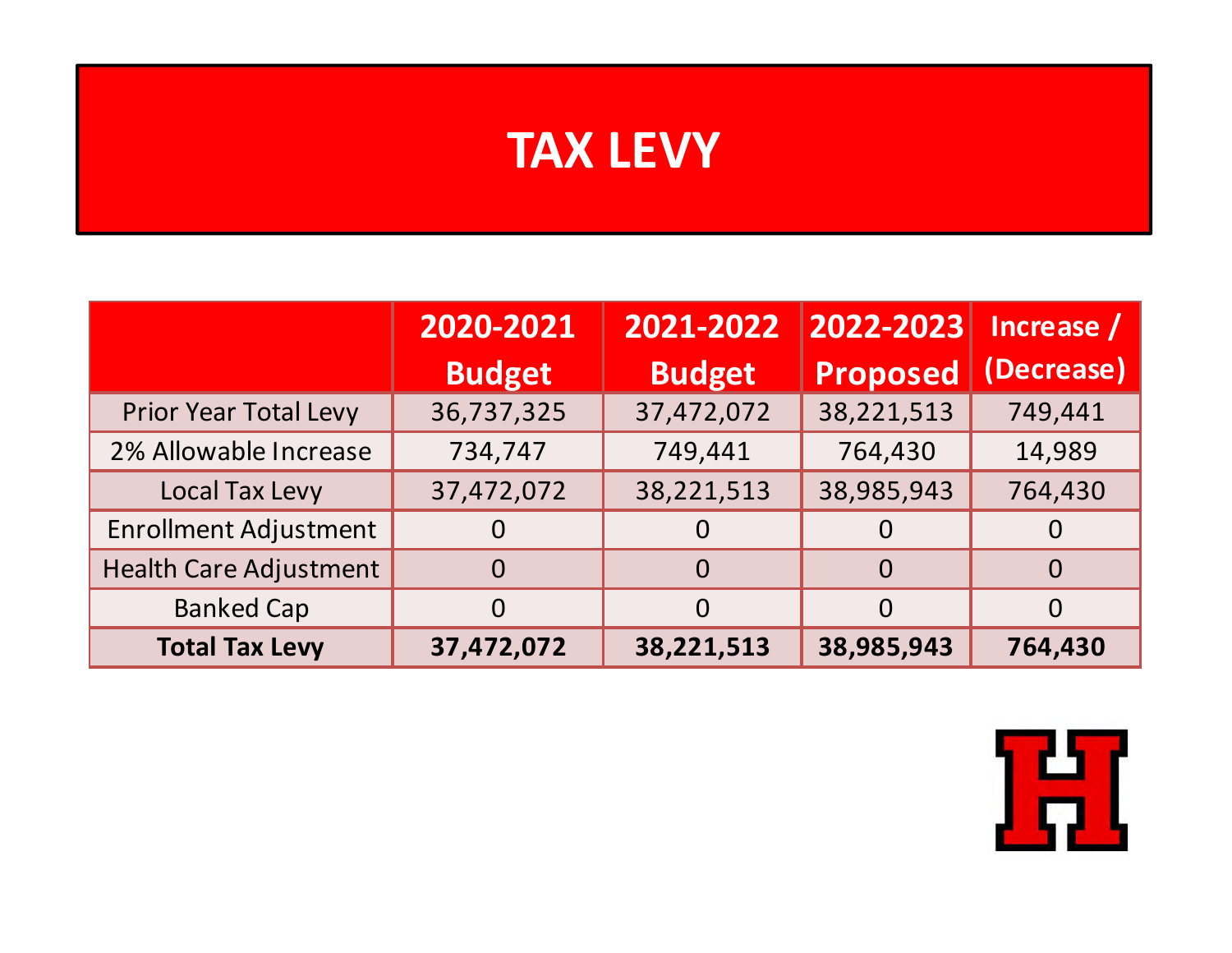#### **Agenda Rate Comparison TAX RATE**

| <b>Fund</b>              | <b>FY 2022</b><br>Rate | <b>FY 2023</b><br>Proposed<br><b>Rate</b> | Increase / | %<br>(Decrease) Difference |
|--------------------------|------------------------|-------------------------------------------|------------|----------------------------|
| <b>General Fund</b>      | 0.016324               | 0.016539                                  | 0.000215   | 1.32%                      |
| <b>Debt Service Fund</b> | 0.001284               | 0.001292                                  | 0.000008   | 0.64%                      |
| <b>Total Rate</b>        | 0.017608               | 0.017831                                  | 0.000223   | 1.27%                      |

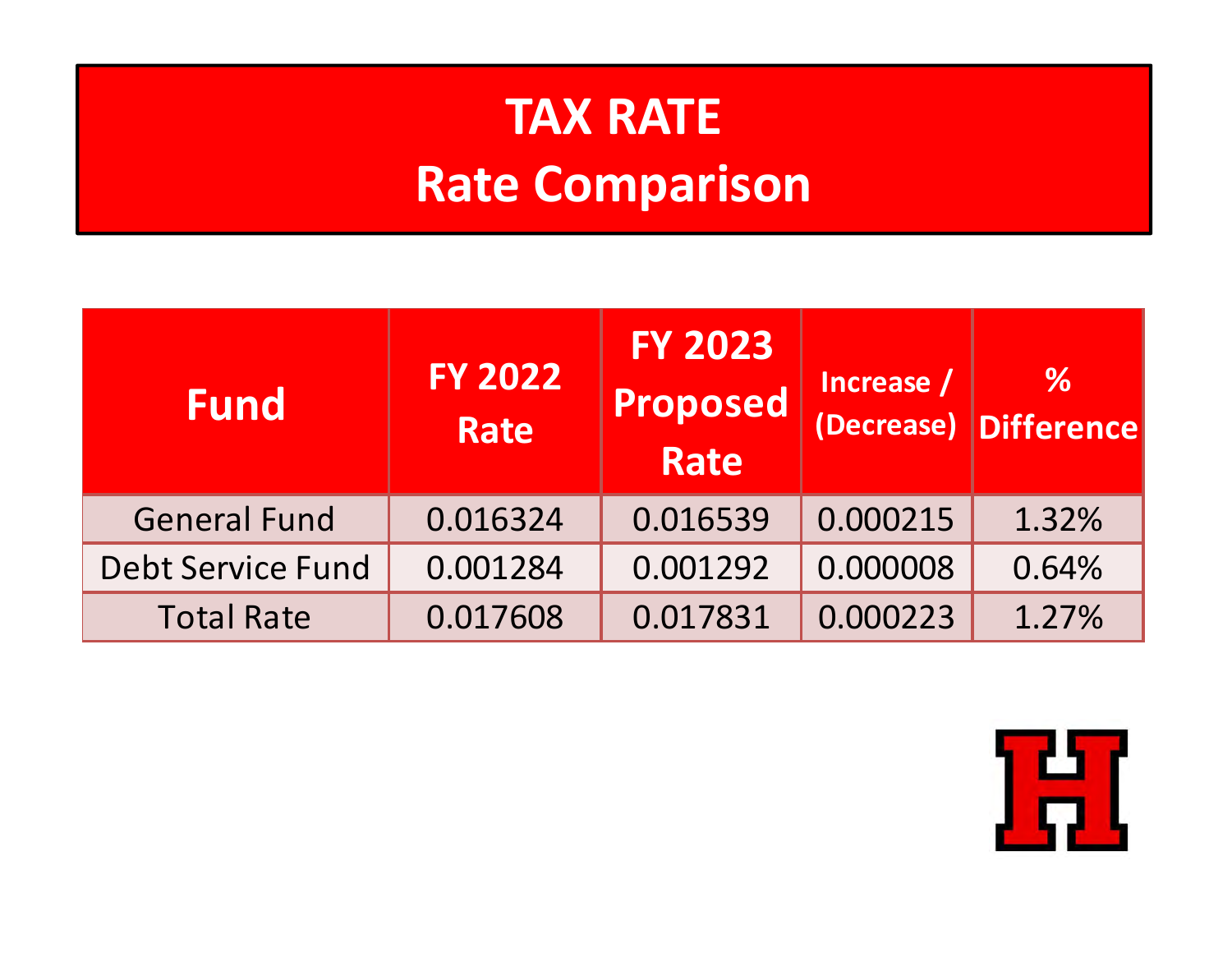#### **Agenda Rate Comparison (cont'd)TAX RATE**

| <b>Effect of Property Assessed Valuation Increase</b> |  |  |
|-------------------------------------------------------|--|--|
|                                                       |  |  |

| <b>General Levy</b>             | 38,985,943      |  |
|---------------------------------|-----------------|--|
| Debt Service Levy               | 3,045,987       |  |
| <b>PY Net Taxable Valuation</b> | 2,339,667,075   |  |
| <b>General Fund Rate</b>        | 0.016663        |  |
| <b>Debt Service Fund Rate</b>   | 0.001302        |  |
| Total Rate @ PY Valuation       | 0.017965        |  |
| Total Rate @ New Valuation      | ***<br>0.017831 |  |
| <b>Difference</b>               | (0.000134)      |  |
| <b>Net Effect</b>               | $-0.75%$        |  |

\*\*\*New taxable valuation is \$2,357,259,489 (\$17.5 million increase)

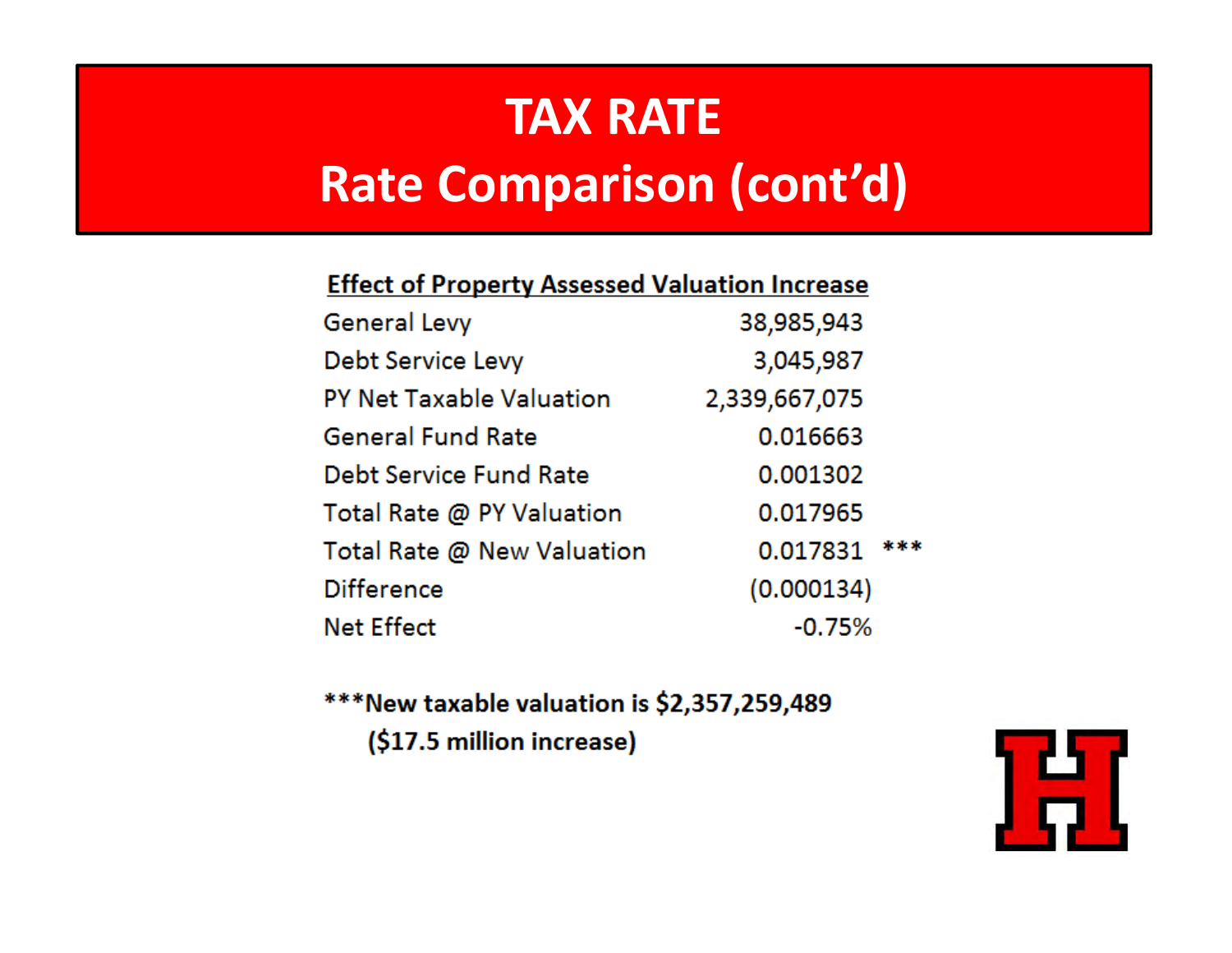### **Assessed Value Scenarios TAX RATE**

For every \$100,000 of assessed valuations, <sup>a</sup> Haddonfield resident will pay approximately \$1,783 of property taxes for school tax purposes.

| <b>Assessed Home</b><br>Value of | <b>FY 2022</b><br><b>Rate</b><br>0.017608 | <b>FY 2023</b><br><b>Proposed</b><br><b>Rate</b><br>0.017831 | <b>Annual</b><br><b>Increase</b> | Monthly  <br>  Increase |
|----------------------------------|-------------------------------------------|--------------------------------------------------------------|----------------------------------|-------------------------|
| \$300,000                        | \$5,282                                   | \$5,349                                                      | \$67                             | \$5.58                  |
| \$500,000                        | \$8,804                                   | \$8,916                                                      | \$112                            | \$9.30                  |
| \$700,000                        | \$12,325                                  | \$12,482                                                     | \$156                            | \$13.02                 |

The average assessed home of \$516,913 will see an increase of 1.27% in taxes assessed for schools, which is approximately \$115 annually.

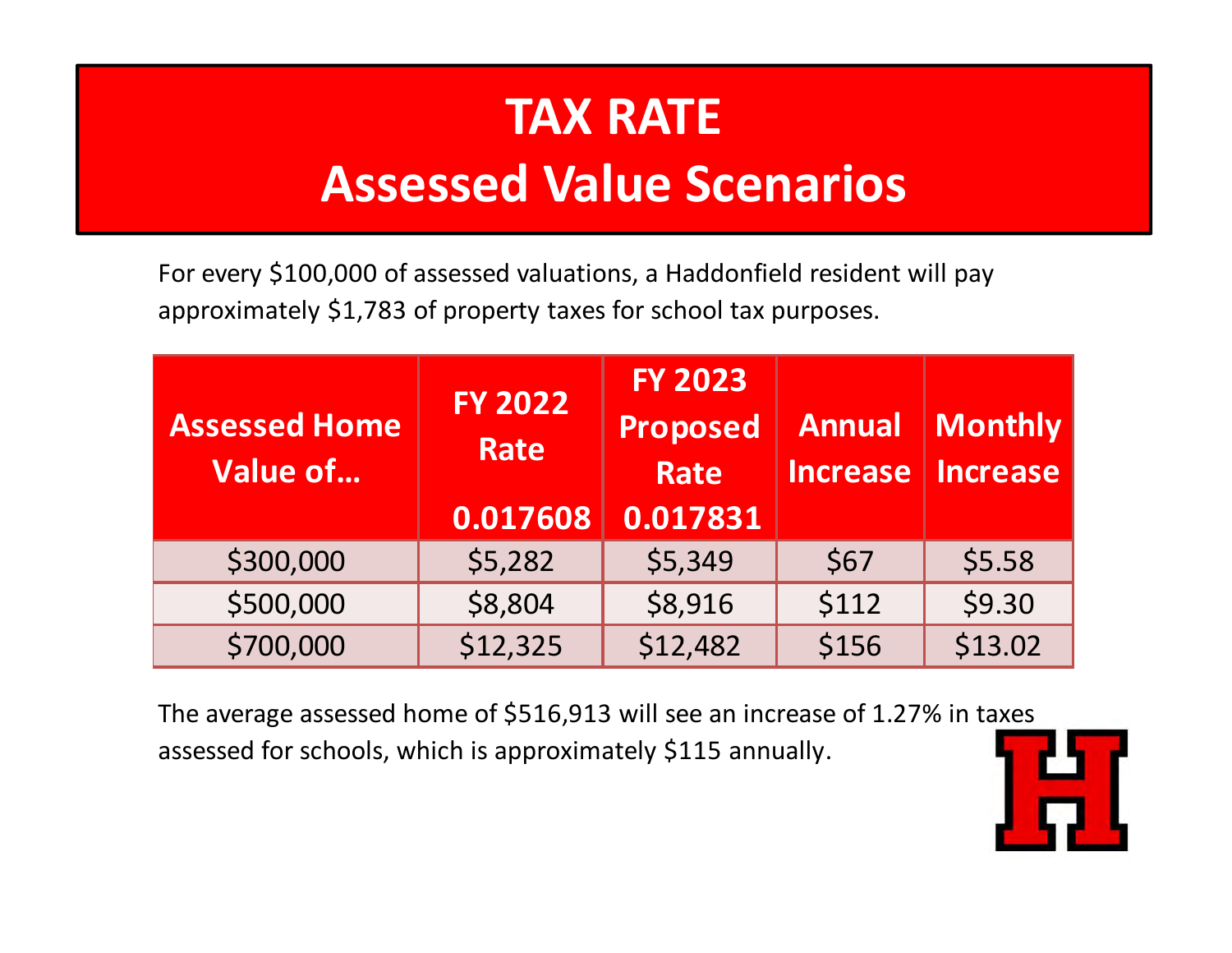#### **Agenda Tax Dollar AllocationTAX RATE**



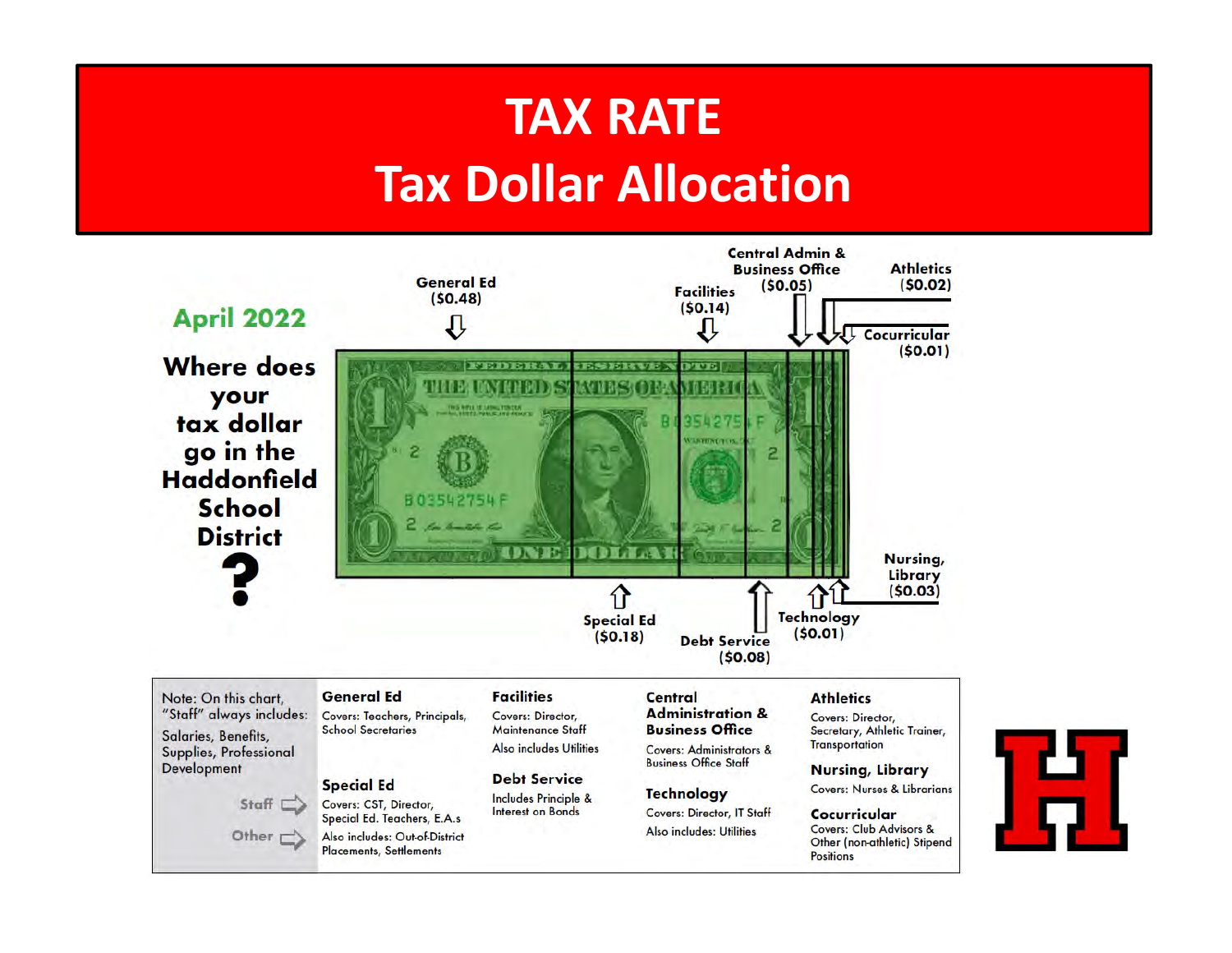#### **TAX RATE**

# **Agenda Haddonfield Borough 2021 Tax Rates**

#### 2021

| <b>Taxing District</b>               | Assessment<br><b>Valuation</b> | <b>Tax Rate</b> | Percentage |
|--------------------------------------|--------------------------------|-----------------|------------|
| County Tax                           | 19,206,130.71                  | 0.821           | 26.09%     |
| County Open Space                    | 496,115.44                     | 0.021           | 0.67%      |
| School Tax                           | 41,196,314.00                  | 1.761           | 55.96%     |
| Municipal Open Space                 | 117,208.73                     | 0.005           | 0.16%      |
| Municipal Library Tax                | 819,540.24                     | 0.035           | 1.11%      |
| Local Purpose Tax                    | 11,777,811.46                  | 0.504           | 16.00%     |
| <b>TOTALS:</b>                       | 73,613,120.58                  | 3.147           | 100%       |
| <b>Business Improvement District</b> |                                |                 |            |
| SO1 Rate:                            | 174,563,700                    | 0.1350          | 3.282%     |
| SO2 Rate:                            | 23,120,800                     | 0.0680          | 3.215%     |
| Number of Residential Line Items:    | 4,114                          |                 |            |
| Average Home Value:                  | \$512,368.21                   |                 |            |

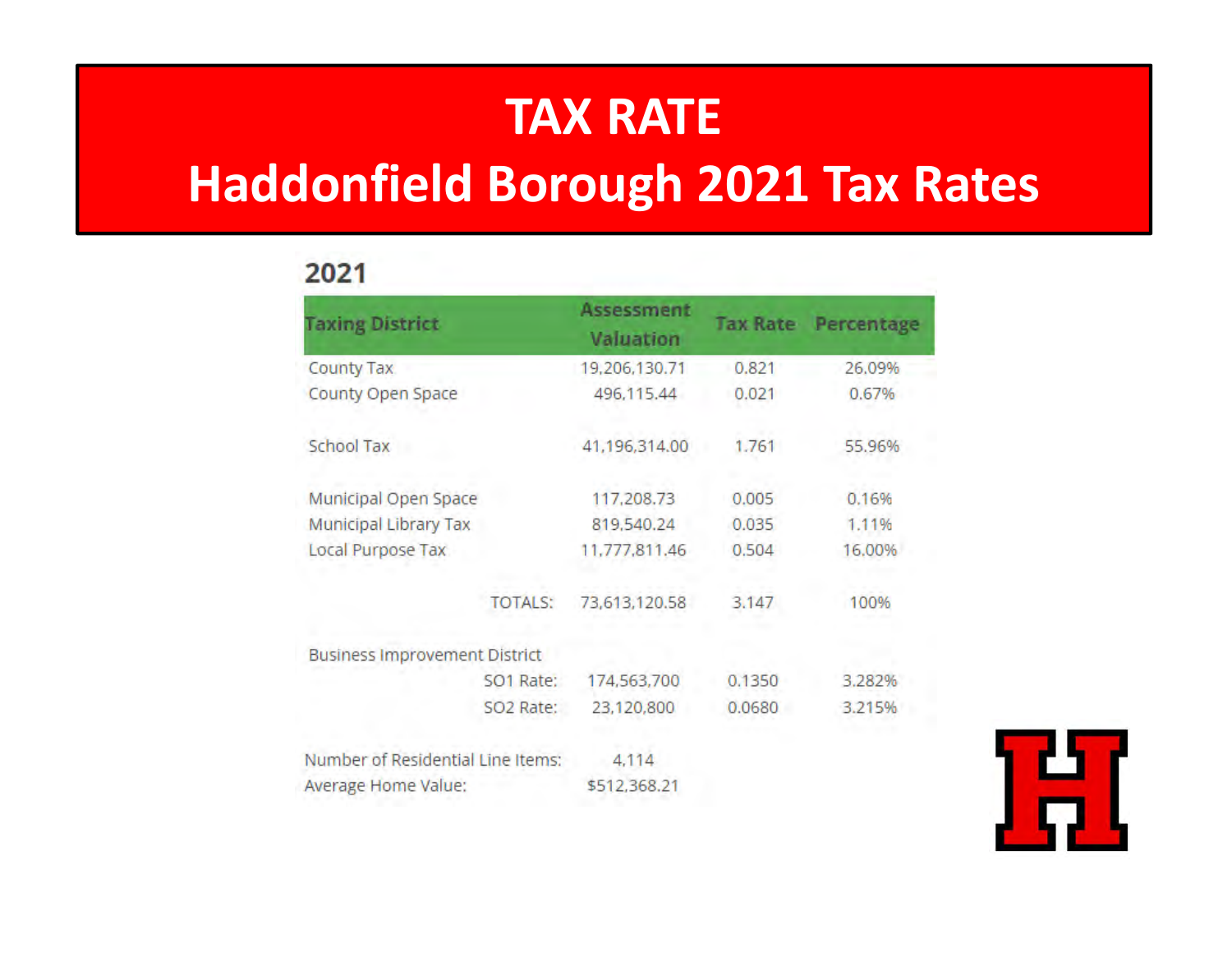### **BUDGET ACCOMPLISHMENTS Agenda**

#### **Accomplishments/Additions To The Budget**

- •• In-house Behaviorist
- • Technology expansion
	- Recurring Chromebook replacement
	- New Fine Point Touch Screen Chromebooks for High School
- Scoreboard replacement for stadium
- $\bullet$ New math program

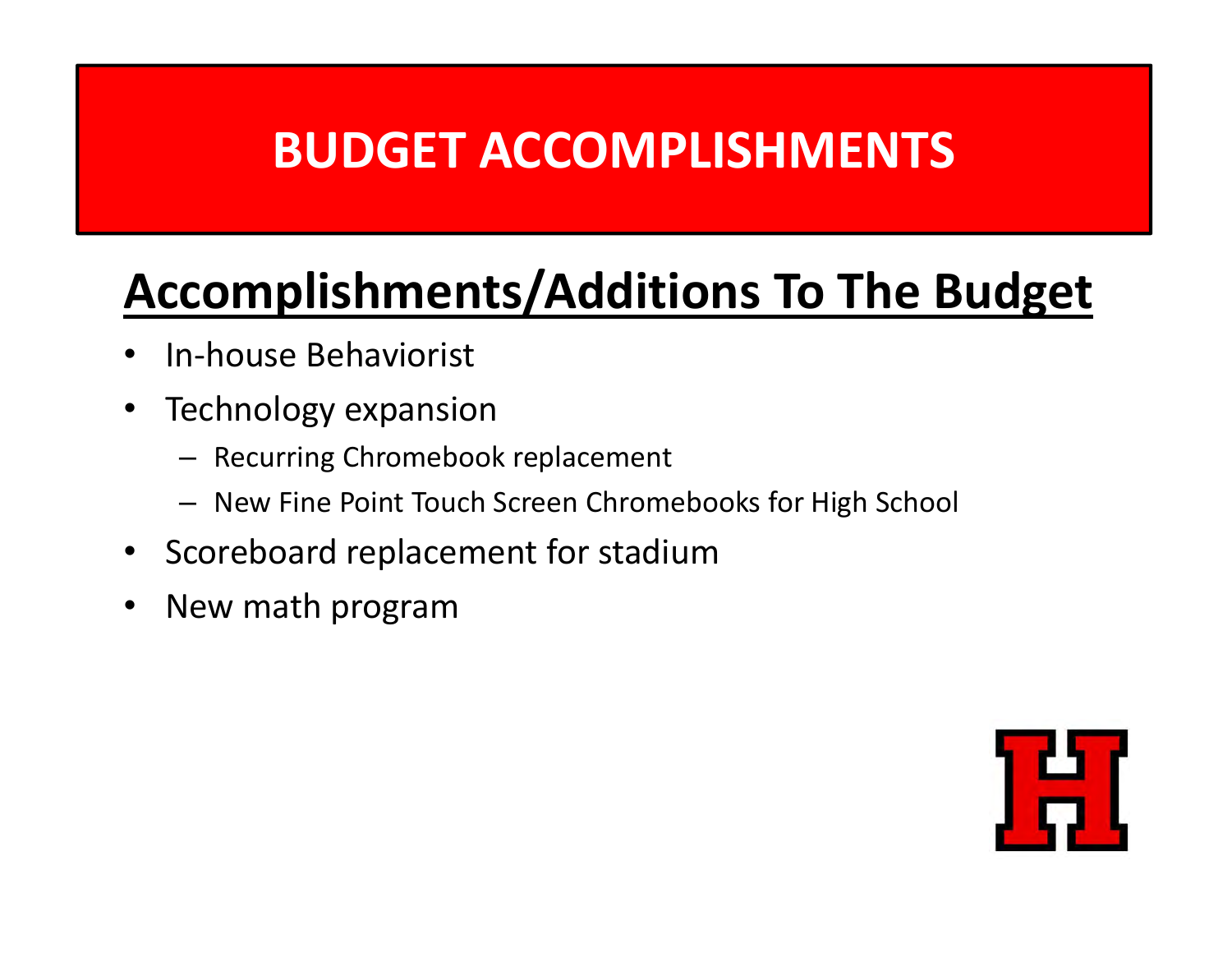### **BUDGET ACCOMPLISHMENTS (cont'd) Agenda**

#### **Continued Programs/Initiatives**

- •• Promethean Interactive Panels
- $\bullet$ Continuing 1:1 Initiative (grades 3 through 12)
- •**•** Furniture for flexible learning, districtwide
- $\bullet$ Curriculum writing
- •Project Based Learning (training)